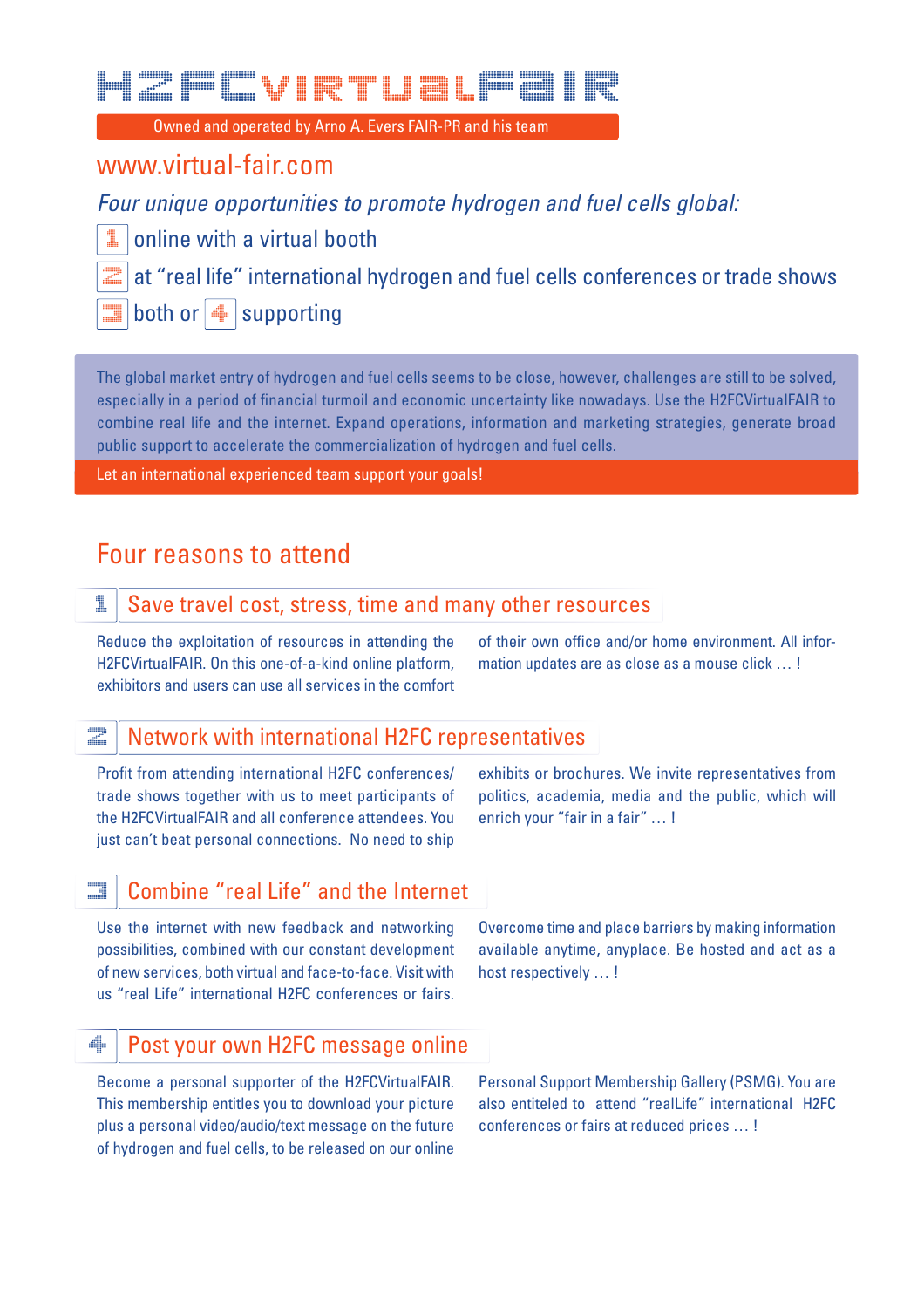Owned and operated by Arno A. Evers FAIR-PR and his team

### Additional reasons to attend

#### Engage with those who share your vision >

The H2FCVirtualFAIR is an ideal tool to create and achieve a common vision: The implementation of hydrogen and fuel cells to become global reality. To accomplish this goal, interested H2/FC pioneers, associations, companies and research institutions can join forces to launch an open platform for collaboration and innovation … !

#### Join to launch personalized network services >

The H2FCVirtualFAIR is tailored to your specific needs and requirements, while at the same time Arno A. Evers FAIR-PR and his team constantly develops new tools, as animated booths, to maximize the efficient use of your internet presence. Our team personally assists you, to meet all your online and onsite demands … !

#### Introduce your own H2/FC expertise >

Benefit with your participation at the H2FCVirtualFAIR from a user-friendly platform to present and distribute your hydrogen and fuel cells expertise and developments.

Effective and easy to handle online procedures for participants and users alike, supported by by our experienced and dedicated team … !

### Treat yourself to Full Service >

Use our unique Full Service Package, exceeding your requirements of an online and onsite service: customized virtual booths, easy up- and downloads, live networking opportunities plus a wide range of other new services.

No investment in hardware, software, design, promotion and manpower required. Our renowed single point of contact meets all your expectations … !

### Exploit knowledge gained at 100+ H2/FC conferences  $\dddot{\mathbf{r}}$

Arno A. Evers FAIR-PR and his team are actively committed to this topic since 1995. They attended and documented 100+ international H2/FC conferences worldwide. Arno is also the founder of Europe's largest and most important Group Exhibit Hydrogen and Fuel Cells at the annual Hannover Fair in Germany … !

Become part of our renowed webportal www.fair-pr.com with more than 7.000 own different pages-URL`s and 2.609.481 page views in 2008 alone. Achieve higher search engine rankings and sustained success for your own content, posted on the HFCVirtualFAIR, confirmed by hundreds of our front page results in search engines like Google. Join our highly successful "real Life" events at international H2/FC conferences and trade shows.

Let our success be yours in implementing new ideas in the global commercialization of hydrogen and fuel cells!

## *Go to where the Market is!*

For further information, please go to: http://www.fair-pr.com/aae/conference-and-website-documentation.php Status: August, 2009

Arno A. Evers FAIR-PR Achheimstrasse 3 82319 Starnberg / Germany Pho.: +49(0)8151 998923 Fax: +49(0)3212 9989243 arno@fair-pr.com www.virtual-fair.com

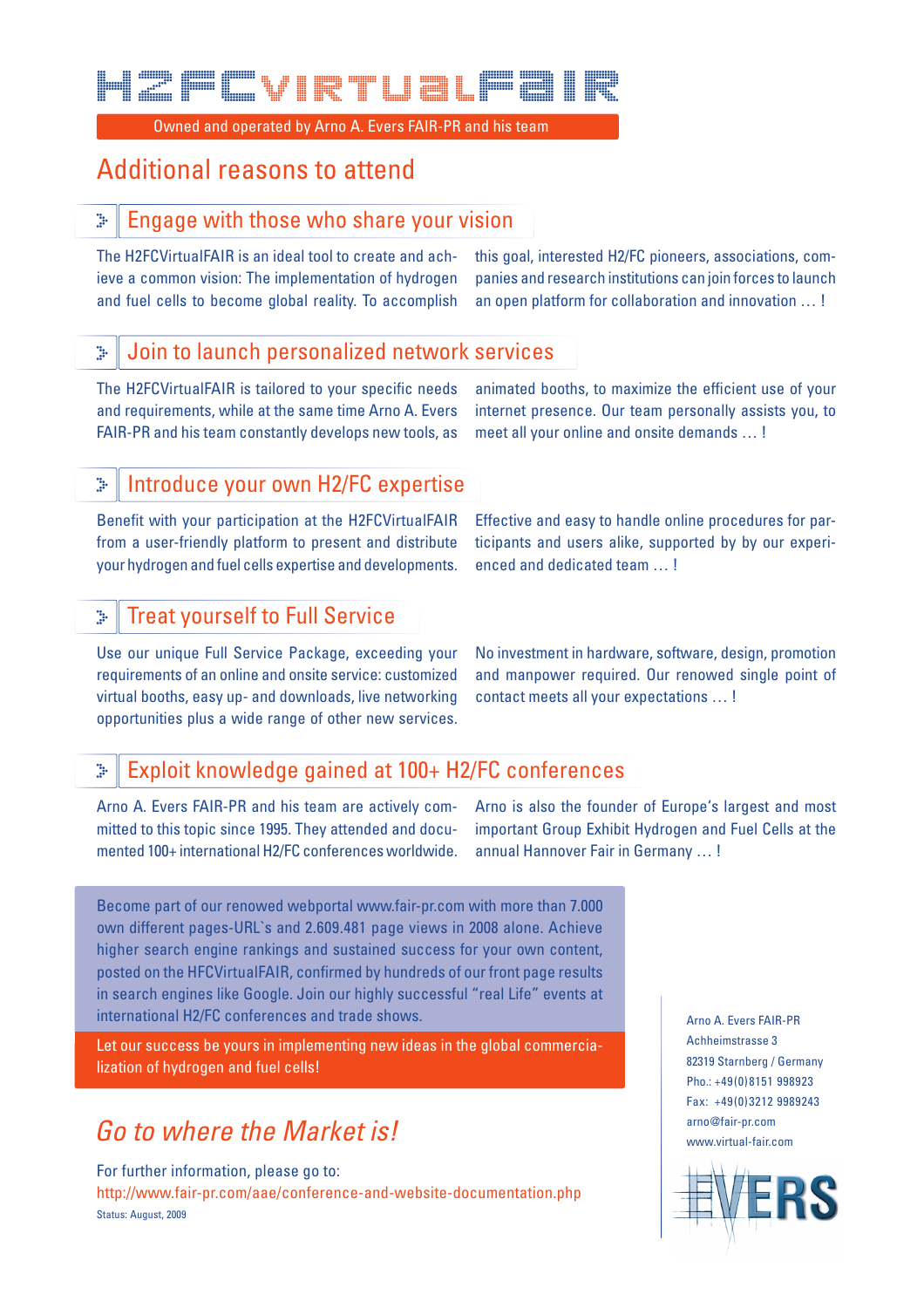Owned and operated by Arno A. Evers FAIR-PR and his team

### www.virtual-fair.com

*Four unique opportunities to promote hydrogen and fuel cells global:*

online with a virtual booth

at "real life" international hydrogen and fuel cells conferences or trade shows

both or  $|\triangle|$  supporting

Registration **Herewith I register for the following option(s):**  $\ddot{x}$ 

### One year online participation

Participation for one year at the H2FCVirtualFAIR with own URLs at the  $H<sub>2</sub>/FC$  community platform incl. animated virtual booth building, upload and update service and links to your website:

Euro 1,900 / USD 2,400 for one year incl. 100 MB, additional data storage Euro 24 / USD 30 per 10 MB

### One "real Life" participation

Participation at one "real Life" international hydrogen and fuel cell conference and/or trade show with VIP status, incl. 20 min Forum Interview at the  $H_2$ /FC community forum, Audio/Webcast, Full Service Package, daily networking evenings, food and beverage all day:

Euro 3,400 / USD 4,400 incl. 1 person/event, additional persons at event Euro 720 / USD 940 per Person (p. P.)

### 3 One year online participation and one "real Life" participation

Participation at 1.) and 2.) for one year online-time and one "real Life" Hydrogen and Fuel Cells conference/ trade show, as selected by participants:

Euro 4,300 / USD 5,600 incl. 1 person/event/year, additional persons at event Euro 720 / USD 940 per Person (p. P.)

### Personal Support Membership

Become a supporter of the H2FCVirtualFAIR. – This membership entitles you to download your picture plus a personal video/audio/text message on the future of hydrogen and fuel cells, both to be released on our online Personal Support Membership Gallery (PSMG):

Euro 100 / USD 130 per year, individuals under 25 years: Euro 50 / USD 65 per year

*All prices plus 19 % German value added tax (refundable)* Payment due 3 weeks after confirmed launch of your *virtual booth and reception of invoice*